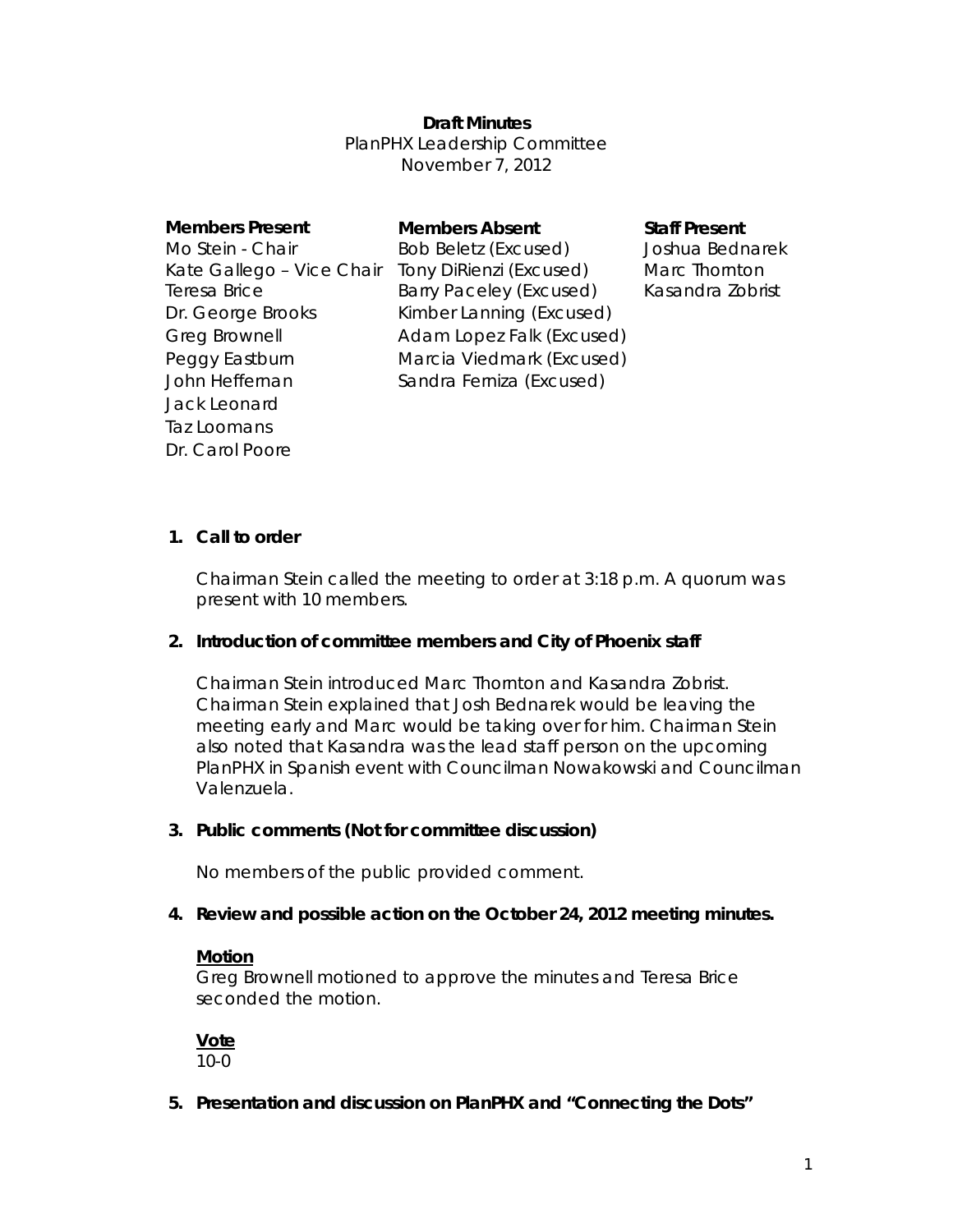Chairman Stein asked committee members to take their chairs and proceed to the east end of the room closest to the large blank wall. Chairman Stein taped up a poster-sized version of the 17 General Plan Elements and the guiding principles graphic.

Chairman Stein discussed the developing role of staff and the committee in the process. Chairman Stein then highlighted some of the similarities between the identified constituent groups and the required general plan elements. Using these two groups as columns, Chairman Stein began to illustrate how the big idea or themes that are forming will create a connection between the constituent groups and the required elements. Chairman Stein emphasized the need to develop a theme or a brand as part of the process that would tie all the components of the process together much like New York did with – PlanNYC: A Greener Greater New York. Chairman Stein stated that he hopes to secure a visit from officials responsible for putting the PlanNYC project together.

Committee members discussed the following in response to Chairman Stein's presentation:

- There is a need to analyze the feedback provided by the community to begin to identify possible themes or brands for the project.
- While the New York plan is impressive, the city itself is vastly different from Phoenix. This should always be considered when reviewing the PlanNYC document.
- There is a wealth of knowledge and expertise on the committee that can be utilized.
- It might be helpful to have a better understanding of why Phoenix developed the way that it did before diving too deeply into what other cities have done.
- One of the challenges with the project will be getting people to think beyond the status quo and support doing something as progressive as New York.
- Phoenix is certainly unique and has several areas that will continue to flourish. Southwest Phoenix is quickly becoming one of the largest industrial distribution centers in the country and more should be done to build on this momentum.
- We want to be a world class city and have elements from both New York and Bisbee.

## **6. Presentation and discussion on PlanPHX and Valley Leadership Exercise**

Chairman Stein provided an overview of the presentation and exercise conducted with this year's Valley Leadership class. Chairman Stein explained that the class had been tasked with proposing the themes for